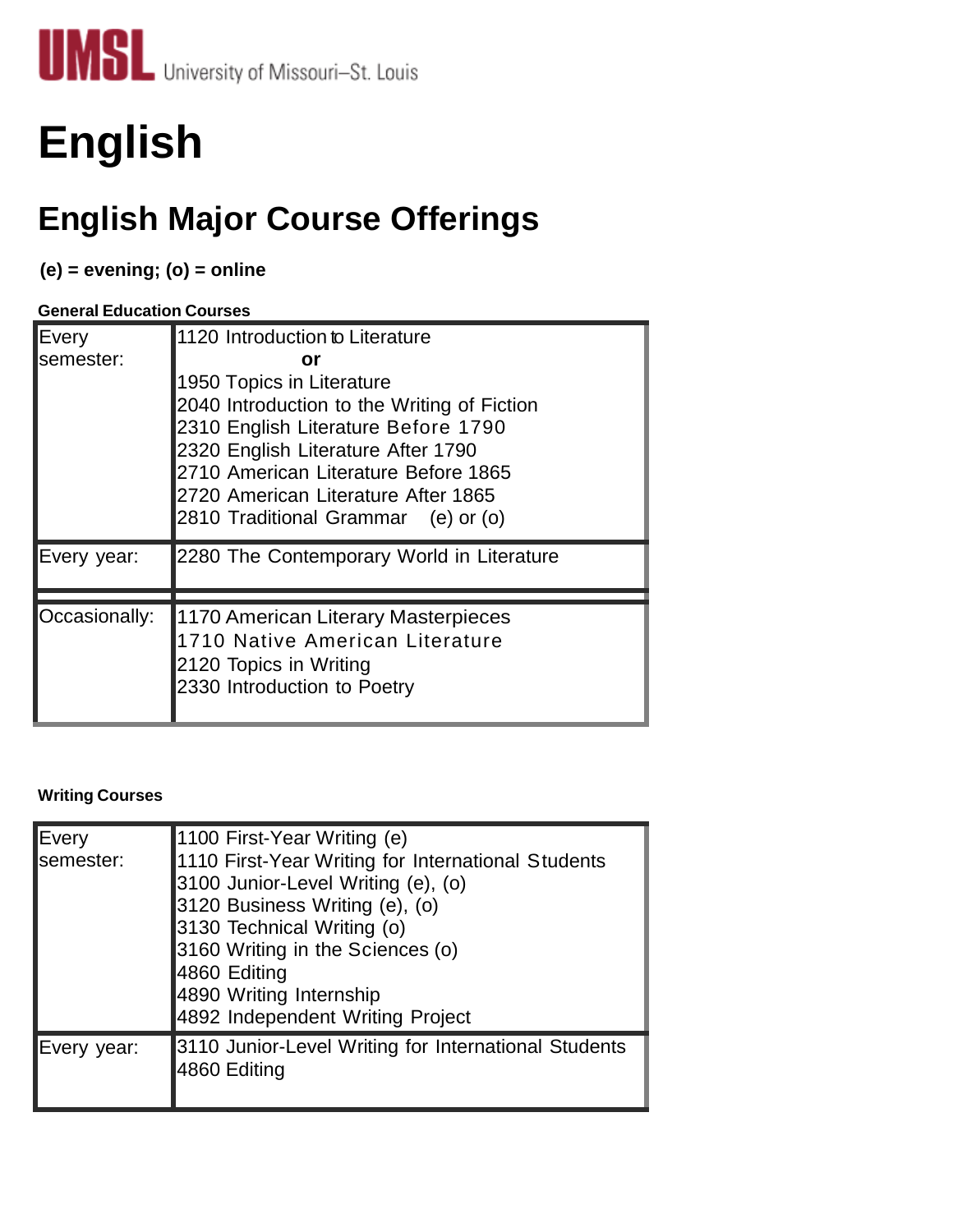| Occasionally: 2080 Advertising Copywriting |
|--------------------------------------------|
| 3140 Newswriting                           |
| 3150 Feature Writing                       |
| 3180 Reporting                             |
| 3280 Public Relations Writing              |
|                                            |

#### **Creative Writing Courses**

| Every<br>semester:   | 3030 Poetry Writing Workshop<br>2040 Introduction to the Writing of Fiction                            |
|----------------------|--------------------------------------------------------------------------------------------------------|
| Every year:          | 4140 Advanced Fiction Writing Workshop<br>4985 Editing Litmag                                          |
| Every other<br>year: | 3040 Fiction Writing Workshop: Narrative<br><b>Techniques</b><br>4130 Advanced Poetry Writing Workshop |

#### **English Education Courses**

| lEvery             | 4060 Adolescent Literature |
|--------------------|----------------------------|
| <b>I</b> semester: | 4880 Writing for Teachers  |
|                    |                            |

#### **Courses for the English Major-Lower Division**

| <b>IEvery</b><br>semester: | 2310 English Literature Before 1790<br>2320 English Literature After 1790<br>2710 American Literature Before 1865<br>2720 American Literature After 1865<br>2810 Traditional Grammar (e) or (o)<br>3090 Writing About Literature |
|----------------------------|----------------------------------------------------------------------------------------------------------------------------------------------------------------------------------------------------------------------------------|
| Every year:                | 2280 The Contemporary World in Literature<br>Ωr<br>2510 World Literature Before 1650<br>or<br>2520 World Literature After 1650                                                                                                   |
| Occasionally:              | 2330 Introduction to Poetry<br>2340 Introduction to Drama<br>2350 Introduction to Fiction                                                                                                                                        |

#### **Courses for the English Major-Upper Division**

At least one 4000 level course will be offered in the evening every semester; topics will vary.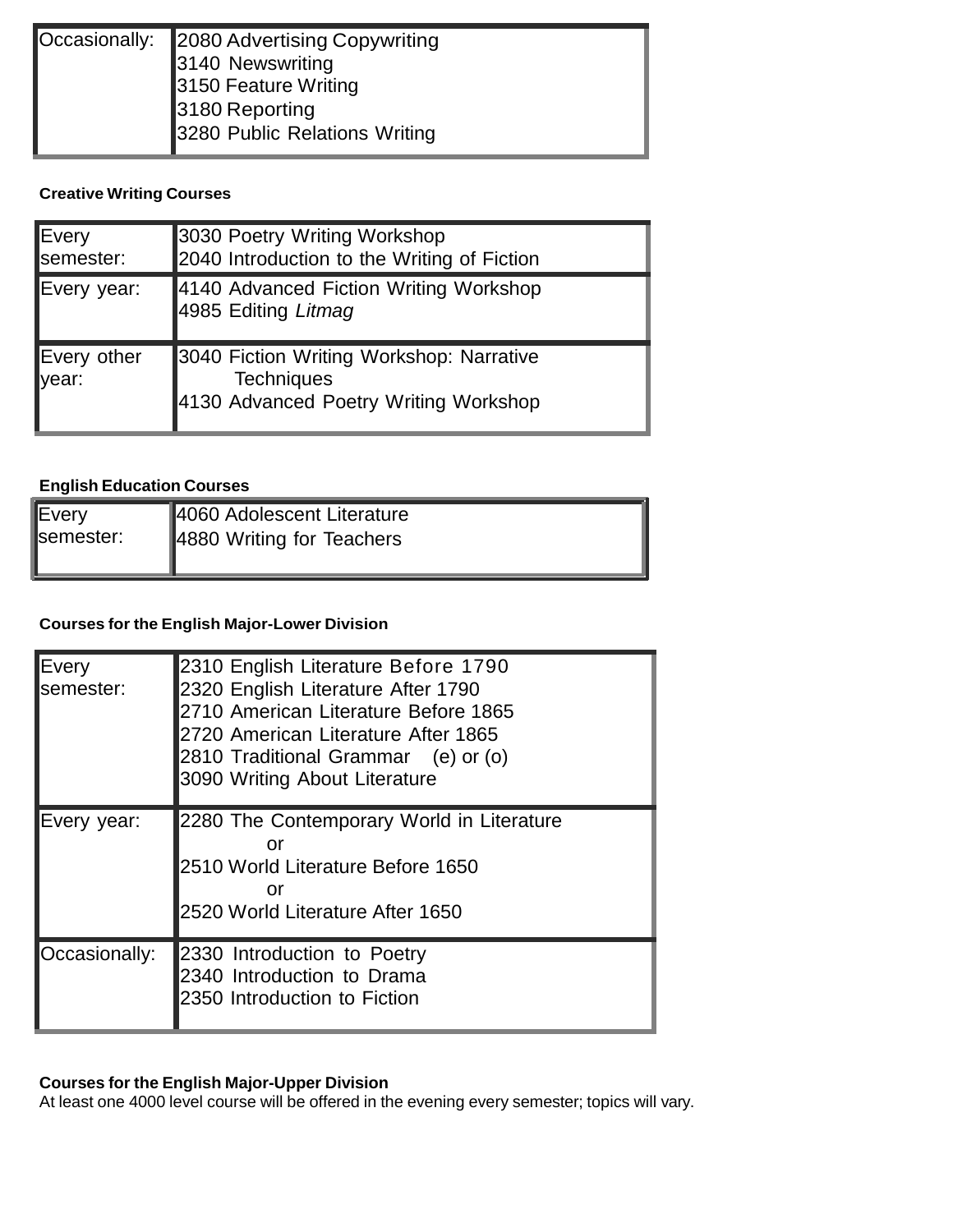| At least one 4000-<br>level American<br>Literature course will<br>be offered each<br>semester:                   | 4610 Selected Major American Writers<br>4620 Selected Major American Writers II<br>4640 American Fiction to World War I<br>4650 Modern American Fiction<br>4740 Poetry since World War II<br>4770 Modern Poetry                                                                                                                                                                             |
|------------------------------------------------------------------------------------------------------------------|---------------------------------------------------------------------------------------------------------------------------------------------------------------------------------------------------------------------------------------------------------------------------------------------------------------------------------------------------------------------------------------------|
| At least one 4000-level<br><b>British Literature</b><br>courses before 1790 will<br>be offered each<br>semester: | 4260 Chaucer<br>4270 Medieval English Literature<br>4320 Elizabethan Poetry and Prose<br>4340 Early Seventeenth-Century Poetry and Prose<br>4350 Milton<br>4370 Shakespeare: Tragedies and Romances<br>4380 Shakespeare: Comedies and Histories<br>4420 Restoration and Eighteenth-Century Literature<br>4450 The Eighteenth-Century English Novel<br>4931 English Women Writers, 1300-1750 |
| At least one 4000-level<br><b>British Literature</b><br>courses after 1790 will<br>be offered each<br>semester:  | 4510 Early Romantic Poetry and Prose<br>4520 Later Romantic Poetry and Prose<br>4540 The Nineteenth-Century English Novel<br>4550 Novels into Film: The Nineteenth Century<br>4560 Prose and Poetry of the Victorian Period<br>4580 Literature of the Late Nineteenth and Early<br><b>Twentieth Centuries</b><br>4750 Modern British Fiction<br>4934 Austen and the Brontës                 |

Additional elective courses at the 4000-level will be offered according to the following schedule:

| Every year: | 3800 Topics in Women and Literature             |
|-------------|-------------------------------------------------|
|             | 4060 Adolescent Literature                      |
|             | 4160 Special Topics in Writing                  |
|             | 4800 Linguistics                                |
|             | 4810 English Grammar                            |
|             | 4820 History of the English Language            |
|             | 4950 Special Topics in Literature [topics vary] |